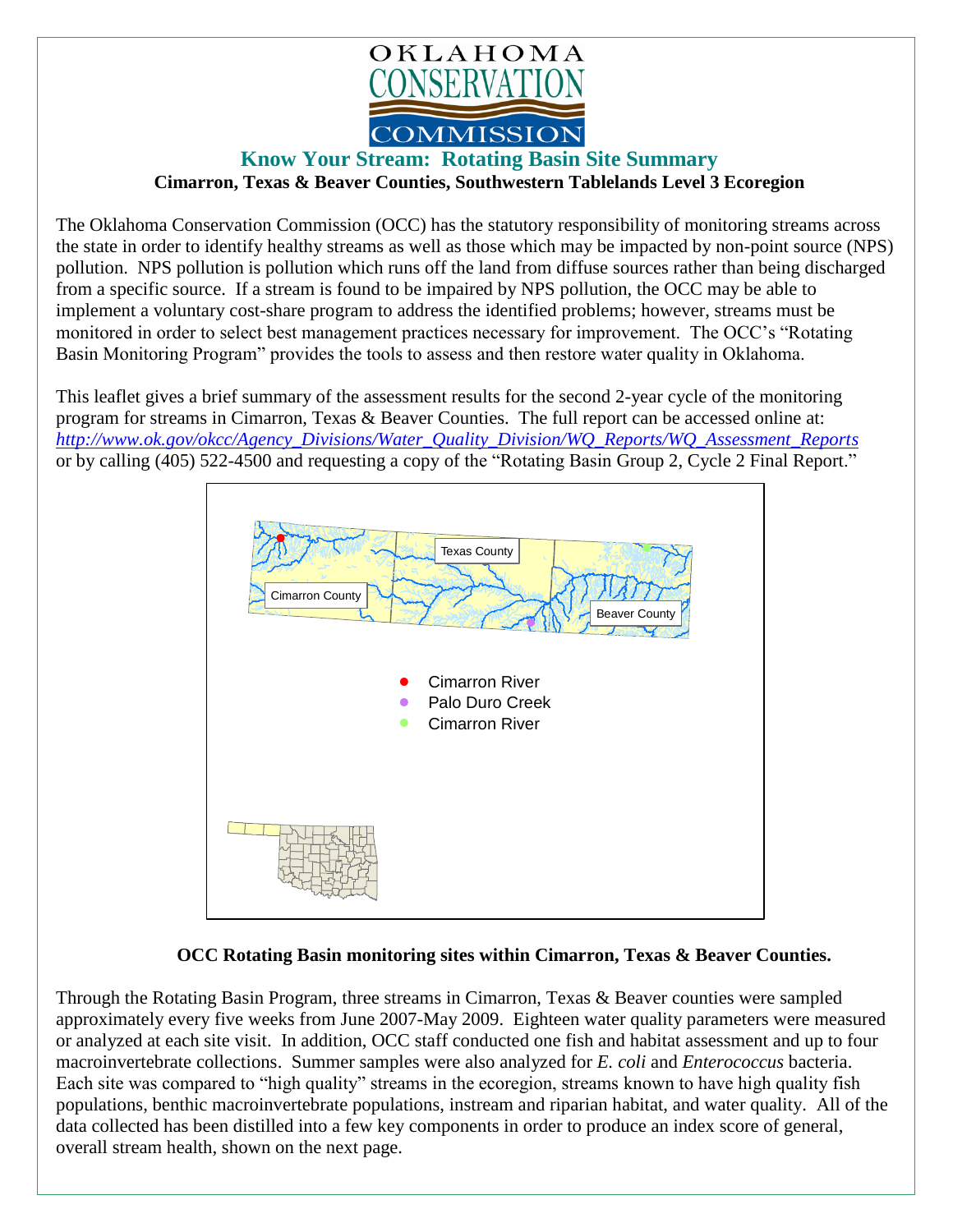**Summary of general stream health as determined by comparison to high quality streams in the Southwestern Tablelands ecoregion and by assessment using Oklahoma State Water Quality Standards***†***.**

|                                                                                                                                                                                                 | <b>Moderate</b>                                 |                                            | <b>Poor</b>                      |
|-------------------------------------------------------------------------------------------------------------------------------------------------------------------------------------------------|-------------------------------------------------|--------------------------------------------|----------------------------------|
| moderate<br>good<br>poor                                                                                                                                                                        | <b>Cimarron River</b><br><b>(Beaver County)</b> | <b>Cimarron River</b><br>(Cimarron County) | <b>Palo Duro</b><br><b>Creek</b> |
| <b>Overall Stream Health</b>                                                                                                                                                                    | 33                                              | 26                                         | $\overline{7}$                   |
| Phosphorus                                                                                                                                                                                      | 1                                               | 3                                          | 5                                |
| Nitrogen                                                                                                                                                                                        |                                                 | 5                                          | 5                                |
| Ammonia                                                                                                                                                                                         | 5                                               | 5                                          | 5                                |
| Dissolved Oxygen                                                                                                                                                                                | 5                                               | $-5$                                       | $-5$                             |
| pH                                                                                                                                                                                              | 5                                               | 5                                          | $5\overline{)}$                  |
| Turbidity                                                                                                                                                                                       | 5                                               | 5                                          | $-5$                             |
| Salts (chloride, sulfate, TDS)                                                                                                                                                                  | 5                                               | 5                                          | $-5$                             |
| Fish                                                                                                                                                                                            | 5                                               | 3                                          |                                  |
| Macroinvertebrates                                                                                                                                                                              |                                                 | <b>Not Collected</b>                       |                                  |
| Instream/Riparian Habitat                                                                                                                                                                       | 5                                               | 5                                          | 5                                |
| Bacteria                                                                                                                                                                                        | $-5$                                            | $-5$                                       | $-5$                             |
| Scale of 1-5 with 5 being the best                                                                                                                                                              |                                                 |                                            |                                  |
| 1=significantly worse than high quality sites<br>KEY:<br>3=not as good as high quality sites but not impaired<br>5=equal to or better than high quality sites<br>-5=impaired by state standards |                                                 |                                            |                                  |

## **Note: Most streams in Oklahoma are impaired by at least one type of bacteria.**

**Cimarron River (Cimarron County) (OK720900-00-0180C):** This stream is listed as impaired by state standards for elevated bacteria levels. The phosphorus and nitrogen concentrations were significantly elevated and the macroinvertebrate community was of significantly lower quality compared to high quality streams in the ecoregion.

**Cimarron River (Beaver County) (OK620930-00-0010T):** This stream in listed as impaired by state water quality standards low for dissolved oxygen and elevated bacteria. Phosphorus levels were slightly elevated compared to high quality sites. The fish community was of slightly lower quality compared to high quality sites in the ecoregion. Macroinvertebrates were not collected due to drought conditions which caused the total score to be reduced.

**Palo Duro Creek (OK720500-02-0500G):** This stream is listed as impaired by state standards for low dissolved oxygen and elevated turbidity, salts and bacteria levels. The fish and macroinvertebrate communities were of significantly lower quality relative to high quality sites in the ecoregion.

*† The use of Oklahoma Water Quality Standards to assess streams and the 2008 results are described in the DEQ's 2008 Integrated Report, accessible online at: http://www.deq.state.ok.us/wqdnew/305b\_303d/2008\_integrated\_report\_entire\_document.pdf*